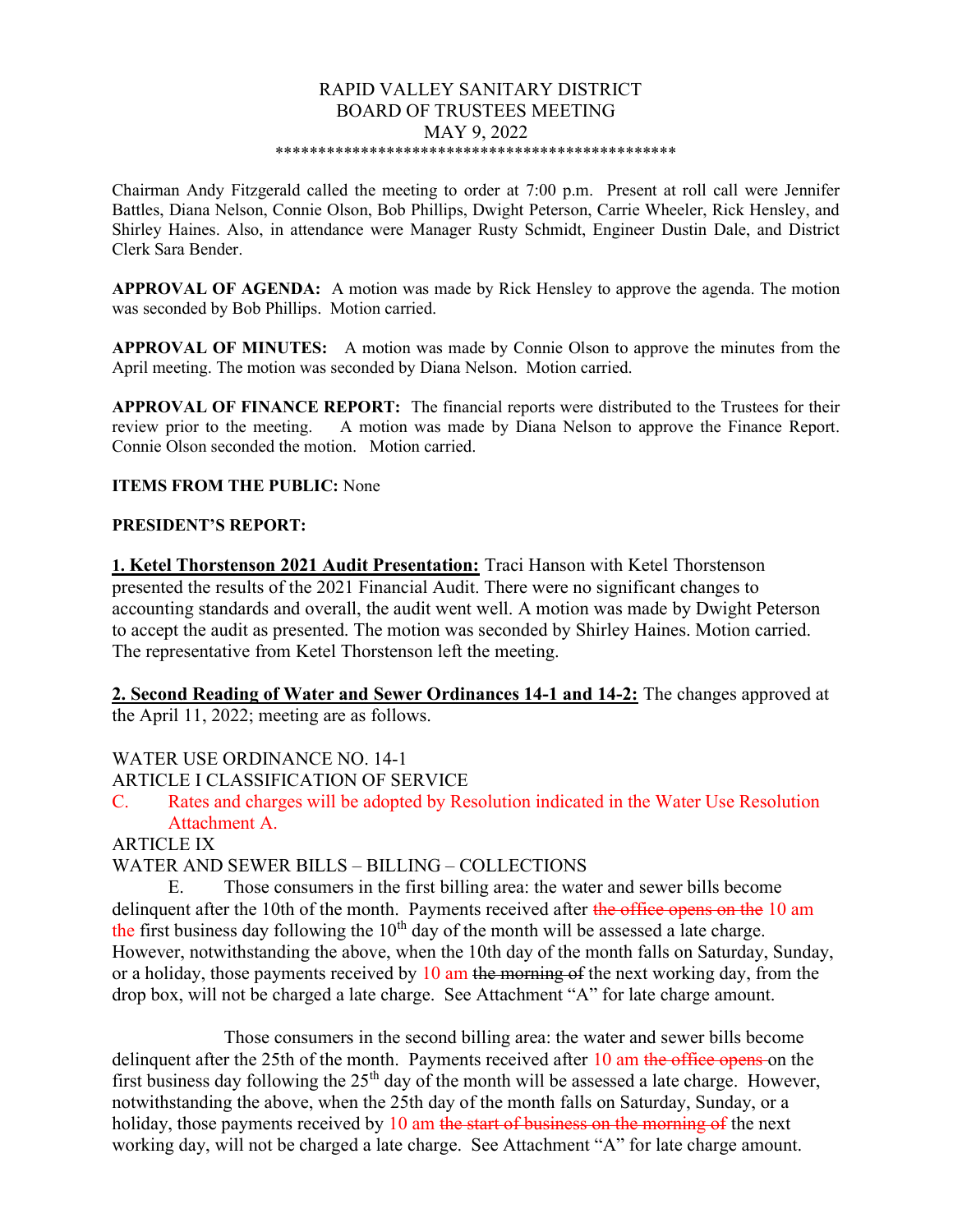Those consumers in the Green Valley billing area: the water bills become delinquent after the 20th of the month. Payments received after 10 am the office opens on the first business day following the 20th day of the month will be assessed a late charge. However, notwithstanding the above, when the 20th day of the month falls on Saturday, Sunday, or a holiday, those payments received by 10 am the start of business on the morning of the next working day, will not be charged a late charge. See Attachment "A" for late charge amount

# WATER USE RESOLUTION ATTACHMENT A RAPID VALLEY SANITARY DISTRICT -WATER SERVICE

| <b>RESIDENTIAL</b><br><b>EXTENSION/TAP FEES</b> |          | <b>COMMERCIAL</b><br><b>EXTENSION/TAP FEES</b>                                       |            |
|-------------------------------------------------|----------|--------------------------------------------------------------------------------------|------------|
| Per Lot (extension of main)                     | \$350.00 | Fees by size of service                                                              |            |
|                                                 |          | 1"                                                                                   | \$1,000.00 |
|                                                 |          | 2 <sup>0</sup>                                                                       | \$1,500.00 |
|                                                 |          | 4"                                                                                   | \$2,000.00 |
|                                                 |          | 6"                                                                                   | \$3,000.00 |
|                                                 |          | 8"                                                                                   | \$4,000.00 |
|                                                 |          | 10"                                                                                  | \$6,000.00 |
| <b>RESIDENTIAL</b>                              |          |                                                                                      |            |
| <b>CONNECTION FEES</b>                          |          |                                                                                      |            |
| Curbstop connection                             | \$400.00 | <b>COMMERCIAL</b>                                                                    |            |
| approved 8/9/21                                 |          | <b>CONNECTION FEES</b>                                                               |            |
| New Meter Charge                                | \$267.50 | Fees will be charged per                                                             |            |
| Meter Installation/Wiring                       | \$15.00  | dwelling unit See figure W-1                                                         |            |
|                                                 |          | 1 to 2 units                                                                         | \$500      |
|                                                 |          | $3 + units$<br>$$200 \times$ units<br>All other commercial buildings will be charged |            |
|                                                 |          | 1.5                                                                                  |            |
| <b>METER DEPOSITS</b>                           |          | times the commercial extension fees.                                                 |            |
| 3/4"                                            | \$10.00  | <b>METER DEPOSITS</b>                                                                |            |
| 1"                                              | \$15.00  | 2"                                                                                   | \$50.00    |
| 11/4"                                           | \$25.00  | 3"                                                                                   | \$75.00    |
| 11/2"                                           | \$35.00  | 4"                                                                                   | \$100.00   |
| Renters                                         | \$100.00 | 6"                                                                                   | \$150.00   |
| renters deposit increased as of<br>5/1/17       |          | <b>Hydrant Meters</b><br>Commercial meter charges are determined                     | \$1,500.00 |

the meter = retail price of the meter plus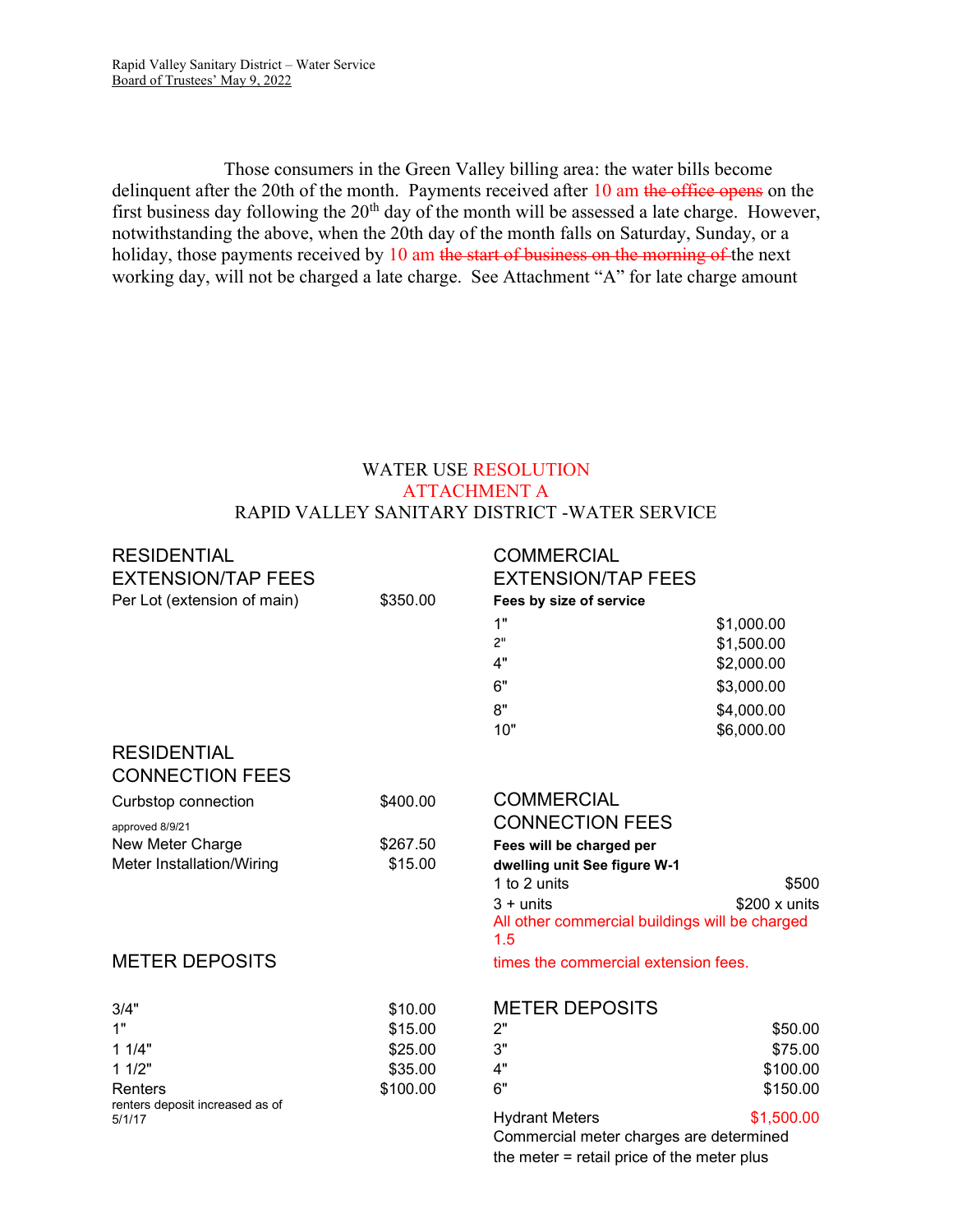# OTHER CHARGES

| Late Charge                                      | \$9.00  | <b>OTHER CHARGES</b><br>Insufficient Funds Check |
|--------------------------------------------------|---------|--------------------------------------------------|
| <b>Shut-off Notice Mailed</b>                    | \$5.00  | (NSF)                                            |
| Contact a Deling. Acc't                          | \$17.00 | Disconnect for NSF                               |
| Disconnect for nonpayment                        | \$25.00 | Seasonal Disconnect                              |
| Dual Check Backflow<br><b>Green Valley Admin</b> | \$35.00 | Frozen Meter Charge                              |
| Chg/Month                                        | \$7.50  | After hours non-emerge                           |

# 10% in addition to the meter deposit. Effective Jan. 1, 2017

|                                           | Insufficient Funds Check |                           |         |
|-------------------------------------------|--------------------------|---------------------------|---------|
| <b>Shut-off Notice Mailed</b>             | \$5.00                   | (NSF)                     | \$35.00 |
| Contact a Deling. Acc't                   | \$17.00                  | Disconnect for NSF        | \$25.00 |
| Disconnect for nonpayment                 | \$25.00                  | Seasonal Disconnect       | \$15.00 |
| Dual Check Backflow<br>Green Valley Admin | \$35.00                  | Frozen Meter Charge       | \$20.00 |
| Chg/Month                                 | \$7.50                   | After hours non-emergency | \$75.00 |

# WATER RESTRICTIONS Bypassed Meter

|                                            | written |                          |
|--------------------------------------------|---------|--------------------------|
| 1st offense                                | warning | 1st offense              |
| 2nd offense                                | \$25.00 | 2nd offense              |
| 3rd or more                                | \$50.00 | 3rd or more -            |
| May be prosecuted by law                   |         | May be prosecuted by law |
| Water may be disconnected if fines are not |         | Theft from Fire Hydrant  |
| paid within 10 days                        |         |                          |

# WATER THEFT

| 1st offense                                | warning | 1st offense              | \$150.00 |
|--------------------------------------------|---------|--------------------------|----------|
| 2nd offense                                | \$25.00 | 2nd offense              | \$250.00 |
| 3rd or more                                | \$50.00 | 3rd or more -            | \$500.00 |
| May be prosecuted by law                   |         | May be prosecuted by law |          |
| Water may be disconnected if fines are not |         | Theft from Fire Hydrant  | \$500.00 |

# RESIDENTIAL WATER RATES

| Minimum Charge<br>Per 1,000 gallons<br>1/1/2022  | \$20.24<br>\$4.50 | <b>WATER RATES</b><br><b>Hydrant Meter</b><br>Per 1,000 gallons<br>rate chg effective 5/1/17<br>Service Charge for use of<br>meter | \$9.00<br>\$100.00 |
|--------------------------------------------------|-------------------|------------------------------------------------------------------------------------------------------------------------------------|--------------------|
| <b>COMMERCIAL WATER</b>                          |                   |                                                                                                                                    |                    |
| <b>RATES</b><br>rate determined by meter<br>size |                   |                                                                                                                                    |                    |
| <b>METER SIZE</b>                                | <b>MINIMUM</b>    | PER/1000                                                                                                                           |                    |
| 3/4"                                             | \$21.05           | \$4.67                                                                                                                             |                    |
| 1"                                               | \$24.51           | \$4.67                                                                                                                             |                    |
| 1.5"                                             | \$34.50           | \$4.67                                                                                                                             |                    |
| 2"                                               | \$46.96           | \$4.67                                                                                                                             |                    |
| 3"                                               | \$68.70           | \$4.67                                                                                                                             |                    |
| 4"                                               | \$103.08          | \$4.67                                                                                                                             |                    |
| 6"                                               | \$194.61          | \$4.67                                                                                                                             |                    |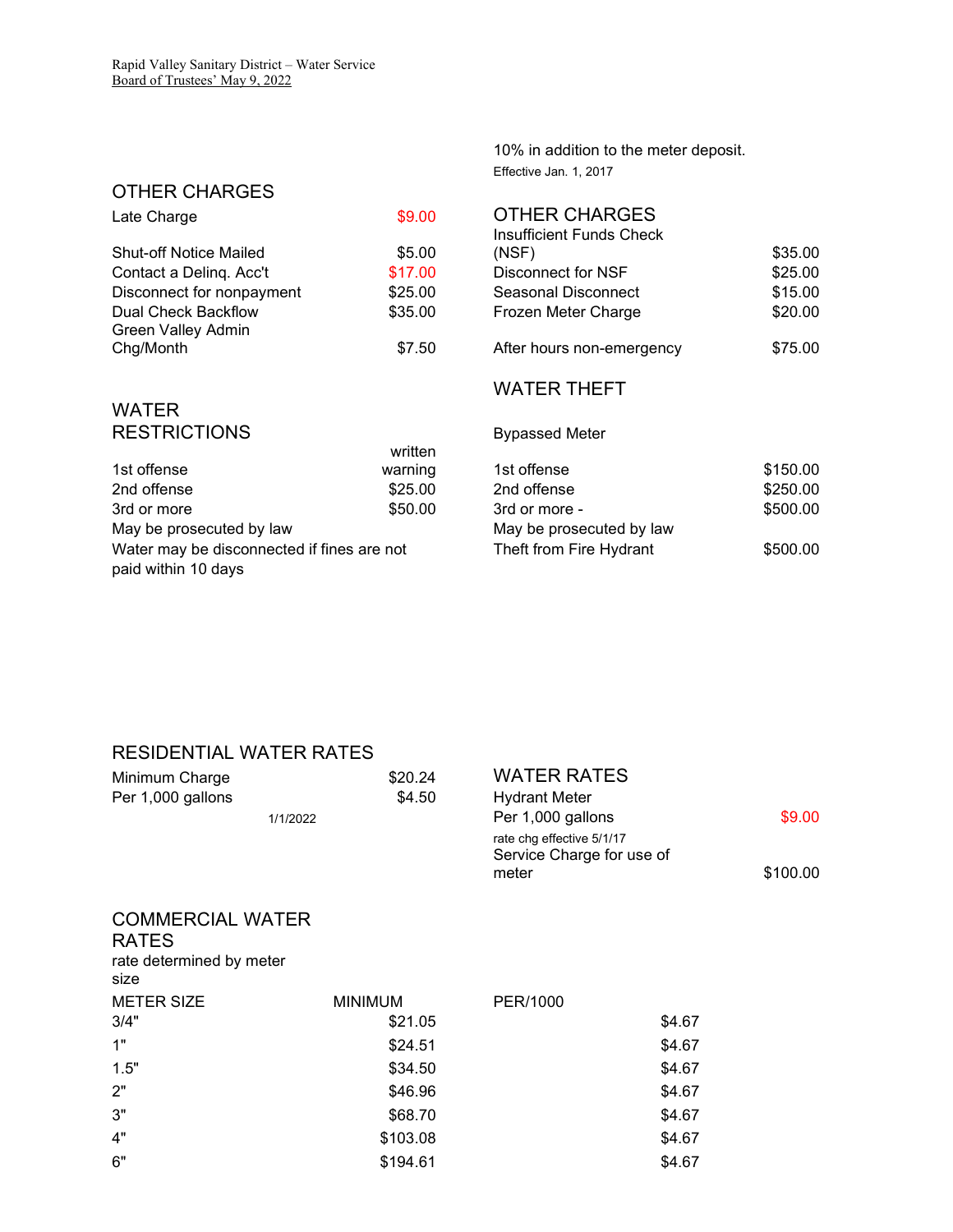#### $8''$   $$249.51$   $$4.67$

# ORDINANCE NO. 14-2

Rates and charges may be adopted by Resolution which is indicated in the Sewer Use Resolution Attachment B.

## ARTICLE II USE OF PUBLIC SEWERS REQUIRED

Sec. 4 The owner(s) of all houses, buildings, or properties used for human occupancy, employment, recreation, or other purposes, situated within the District and abutting on any street, alley, or right-of-way in which there is now located, or may in the future be located, a public sanitary or combined sewer of the District, is hereby required, at the owner(s) expense, to install suitable toilet facilities therein, and to connect such facilities directly with the proper public sewer in accordance with the provisions of this ordinance, within 180 days after date of official notice to do so, provided that said public sewer is within 200 feet of the property line unless specifically authorized by the District in accordance with SDCL-9-48-53 – Each building in which plumbing fixtures are installed shall connect to a public water sewer system if available. A public sewer system is available to a premise used for human occupancy if the property line of the premise is within two hundred feet of the system.), Administrative Rule 74:53:01:07, On-site wastewater systems prohibited when public wastewater systems are available. No person may construct, install, or operate an on-site wastewater system where a public wastewater system is available. A public wastewater system is considered available to premises under the following circumstances:

> (1) The structure or wastewater system is located within the jurisdictional boundaries of a municipality or sanitary district.

(2) The sewer collection system of the public entity exists within 400 feet of the home, trailer court, commercial establishment, business, park, or institution; and

(3) The municipality or sanitary district requests to provide service to the premises.

# ARTICLE IV

#### USE OF PUBLIC SEWERS

Sec. 2 No person(s) shall discharge, or cause to be discharged, any of the following described water or wastes to any public sewers:

> (a) Any gasoline, benzene, nephtha, fuel oil, or other flammable or explosive liquid, solid, or gas. Any paint/paint products.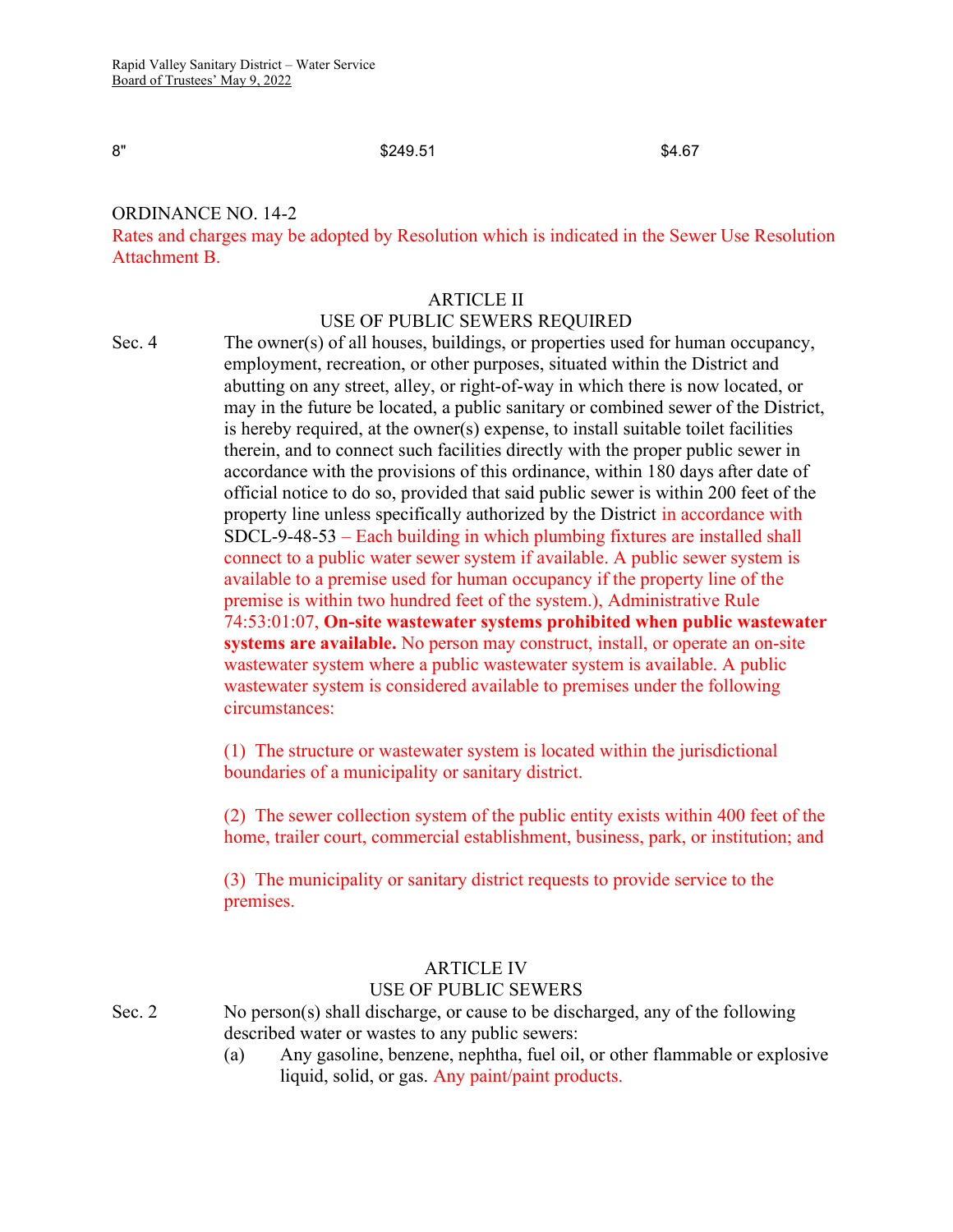# Attachment "A" Sewer Use Ordinance Rapid Valley Sanitary District - Water Service

Connection Fees: Every application for a sewer connection permit submitted in accordance with this Ordinance, will be accompanied with a fee. Residential accounts will be charged a \$400 permit fee. All commercial and industrial accounts will be charged per dwelling unit. Commercial accounts with 1 to 2 units will be charged a \$500 permit fee. Commercial accounts with  $3 +$  units will be charged \$200 per unit. See figure S-1

Extension Fees: Every developer, extending sewer mains, shall pay a fee of \$350 per residential lot. Each commercial lot will be charged by the size of the service. See figure below.

| <u>4"</u> | \$2,000.00 |
|-----------|------------|
| ്ക        | \$3,000.00 |
| <u>ڀم</u> | \$4,000.00 |
| 40"       | \$6,000.00 |

Rate Determination: The methods used to determine the sewer use charge shall be as follows: 2. Commercial and Institutional Users: The sewer use charge for commercial and institutional connections shall be determined by the rate set by the Board of Trustees. The sewage volume shall be determined from the monthly metered water, unless special allowances are made or authorized in writing by General Manager, or the sewage is metered as provided herein.

**Late Charges:** The sewer account will be charged a late charge (see Attachment B) which may be in addition to any charges made to the water account. The District's billing cycle consists of two billing areas (the first billing area and the second billing area). The water and sewer bills will be sent out on or about the 1st day of the month (first billing area) and on or about the 15th day of each month (second billing area) for amounts due from the preceding month. Payment shall be due on or before the  $10<sup>th</sup>$  (first billing area) and the  $25<sup>th</sup>$  (second billing area) days of each month. Those consumers in the first billing area: the water and sewer bills become delinquent after the 10th of the month. Payments received after 10 am the office opens on the first business day following the  $10<sup>th</sup>$  day of the month will be assessed a late charge. However, notwithstanding the above, when the 10th day of the month falls on Saturday, Sunday, or a holiday, those payments received by 10 am the morning of the next working day, from the drop box, will not be charged a late charge. Those consumers in the second billing area: the water and sewer bills become delinquent after the 25th of the month. Payments received by 10 am after the office opens on the first business day following the  $25<sup>th</sup>$  day of the month will be assessed a late charge. However, notwithstanding the above, when the 25th day of the month falls on Saturday, Sunday, or a holiday, those payments received by  $10$  am the morning of the next working day, from the drop box, will not be charged a late charge.

SEWER USE RESOLUTION ATTACHMENT B RAPID VALLEY SANITARY DISTRICT

RESIDENTIAL COMMERCIAL

EXTENSION/TAP EXTENSION/TAP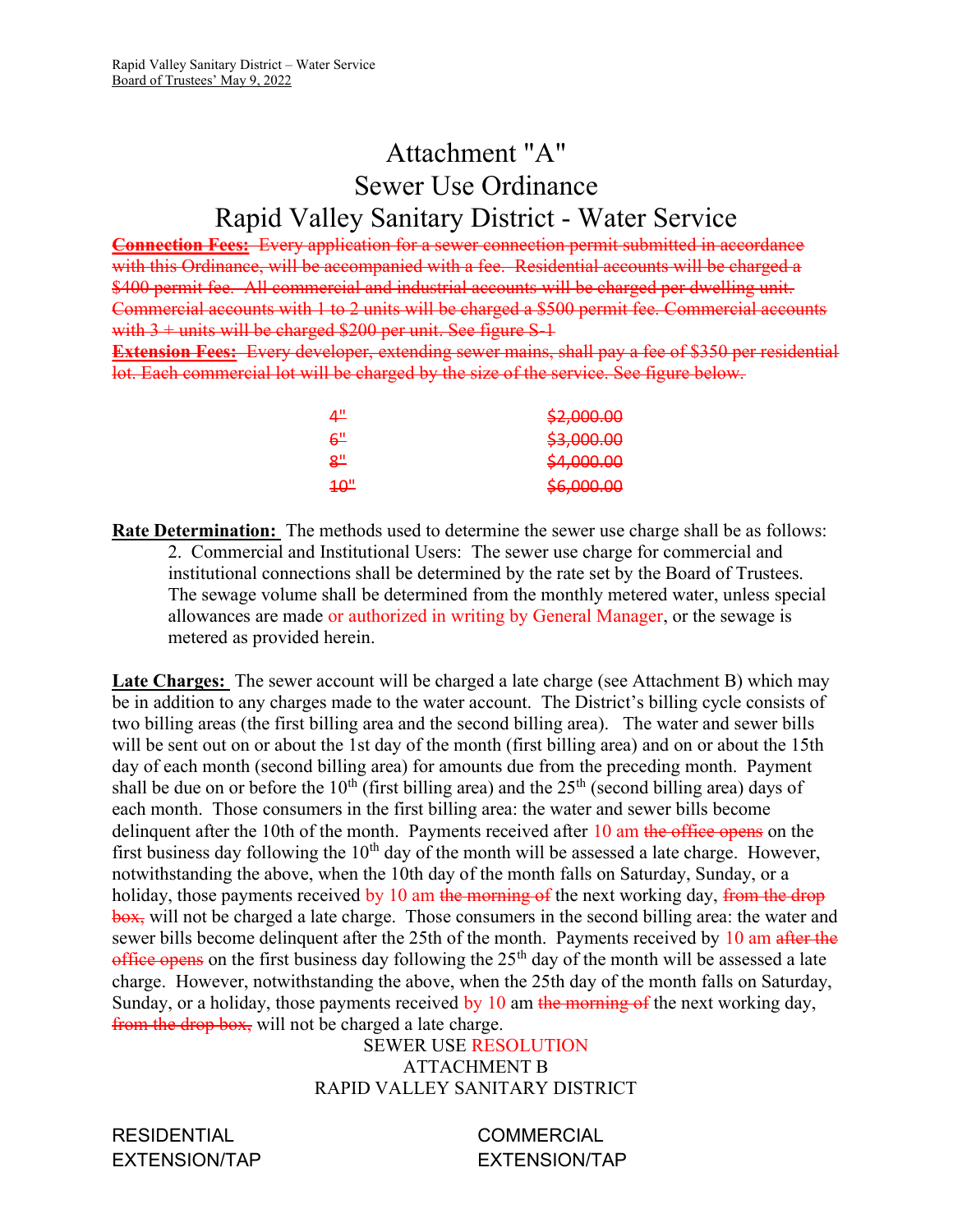| <b>FEES</b>                            |                                             | <b>FEES</b>                                        |            |
|----------------------------------------|---------------------------------------------|----------------------------------------------------|------------|
| Per Lot (extension of                  |                                             |                                                    |            |
| main)                                  | \$350.00                                    | Fees by size of service                            |            |
|                                        |                                             | 4"                                                 | \$2,000.00 |
|                                        |                                             | 6"                                                 | \$3,000.00 |
|                                        |                                             | 8"                                                 | \$4,000.00 |
| <b>RESIDENTIAL</b>                     |                                             | 10"                                                | \$6,000.00 |
| <b>CONNECTION FEES</b>                 |                                             |                                                    |            |
| Connection to sewer                    |                                             |                                                    |            |
| stub                                   | \$400.00                                    |                                                    |            |
| approved 8/9/21                        |                                             | <b>COMMERCIAL</b>                                  |            |
|                                        |                                             | <b>CONNECTION FEES</b>                             |            |
| <b>OTHER CHARGES</b>                   |                                             | Commercial connection fees                         |            |
| Late Charge                            | \$9.00<br>will be charged per dwelling unit |                                                    |            |
|                                        |                                             | See figure S-1                                     |            |
|                                        |                                             |                                                    |            |
| <b>RESIDENTIAL SEWER RATES</b>         |                                             | 1 to 2 units                                       | \$500.00   |
|                                        |                                             |                                                    | \$200x     |
| Minimum Charge                         | \$24.03                                     | $3 + units$                                        | units      |
| Per 1,000 gallons                      | \$5.88                                      | All other Commercial Buildings will be charged 1.5 |            |
| effective 1/1/22                       |                                             | times the commercial extension fees                |            |
|                                        |                                             |                                                    |            |
|                                        |                                             | sewer main                                         |            |
|                                        |                                             | jetting/camera                                     |            |
| <b>COMMERCIAL SEWER RATES</b>          |                                             |                                                    |            |
| rate determined by size of water meter |                                             |                                                    | \$1.00/ft  |
| <b>METER SIZE</b>                      | <b>MINIMUM</b>                              | PER/1000                                           |            |
| 3/4"                                   | \$24.57                                     | \$6.12                                             |            |
| 1"                                     | \$37.77                                     | \$6.12                                             |            |
| 1.5"                                   | \$42.38                                     | \$6.12                                             |            |
| 2 <sup>''</sup>                        | \$57.32                                     | \$6.12                                             |            |
| 3"                                     | \$80.73                                     | \$6.12                                             |            |
| 4"                                     |                                             |                                                    |            |
|                                        | \$113.72                                    | \$6.12                                             |            |
| 6"<br>8"                               | \$141.92<br>\$166.36                        | \$6.12<br>\$6.12                                   |            |

A motion was made Connie Olson to approve the second reading of the changes to Ordinance 14-1, 14-2 and attachments A and B. The motion was seconded by Diana Nelson. Motion carried.

# MANGERS REPORT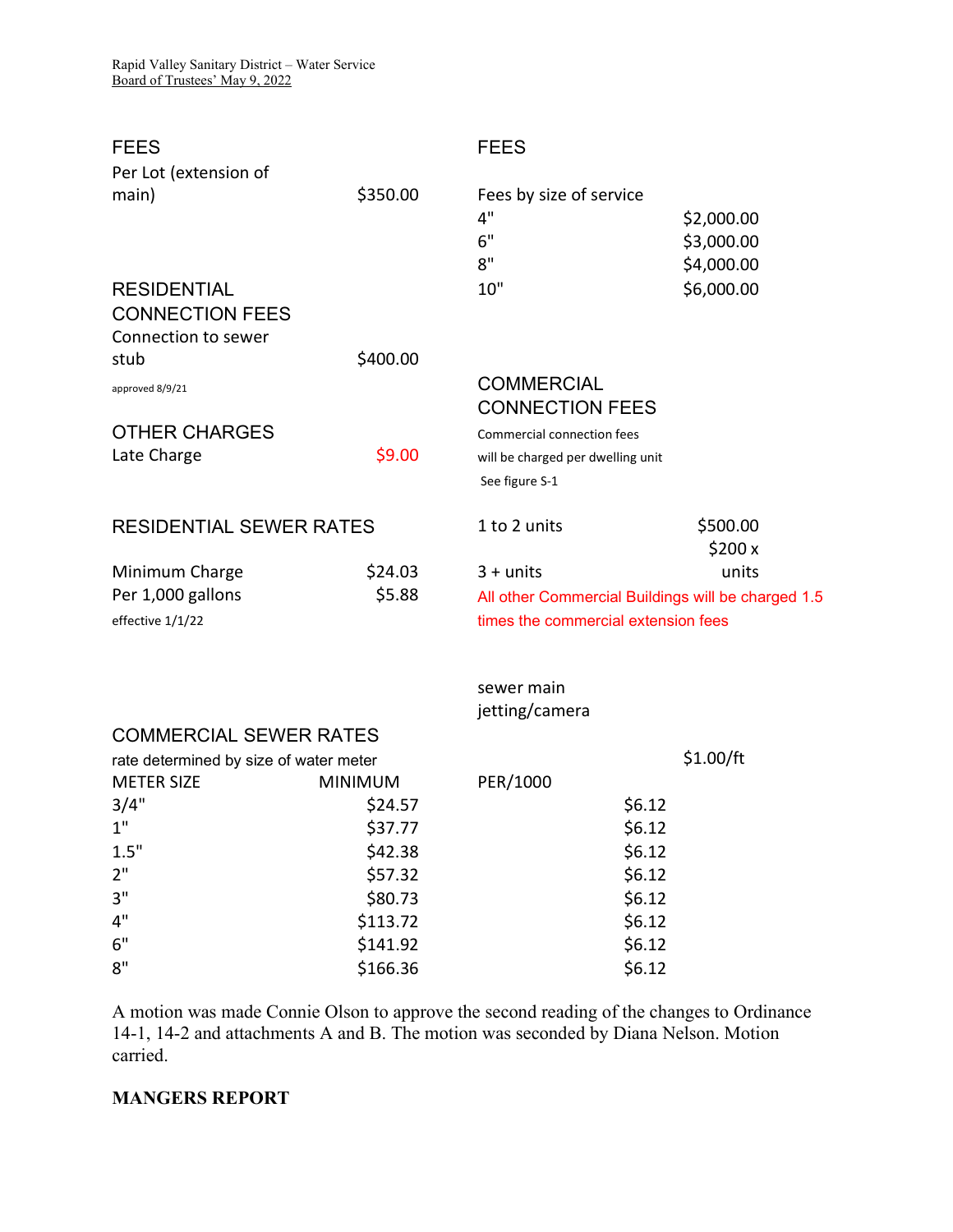3. Monthly Water Loss and Leak Detection: Water loss for April was approximately 15% down from 19% the month prior. The staff is leak detecting on Tinton looking for possible leaks on the main side.

# PROJECTS AND FUTURE DEVELOPMENT

4. Moonlight Apartment Complex: The water main was installed on April 29<sup>th</sup> and testing is complete. The infrastructure for this project should be complete in the next couple of weeks.

**5. Creekside Apartment Project:** The contractor has some sewer issues to resolve on this project and the water main is approximately 30% complete.

6. Murphy Ranch Phase 10 Project: This project will be starting by the middle of July. The water main will be extended 120 feet along highway 44 for future connection to Apple Tree.

7. Crane Extension Project: This project was complete as of the week of May 6<sup>th</sup> and the testing is complete and passed. We are waiting on Bacti results and then customers can start hooking up. This project went smoothly and was completed ahead of schedule.

8. Apple Valley Water and Sewer Expansion: TDG submitted permitting for the railroad crossing. The prior design for the sewer was not adequate so the sewer connection is being moved to the south another couple hundred feet which will require another crossing permit. The rest of the project is still being reviewed by legal authorities.

# OTHER TOPICS

9. Local County ARPA Fund Allocation for Regional Support: The District was awarded \$5,349,070.00 from Pennington County ARPA funds on April 27th. These funds will be used to build a 2-million-gallon potable water storage reservoir and 12" water main to connect Cheyenne Blvd and provide a redundant water source for Box Elder, Valley Heights, and a 60-lot development.

10. Missouri River Water Rights Allocation: The Manager, Engineer and Attorney attended the DANR Water Board meeting on May 4, 2022. The request for 6,050-acre feet of water for future growth was approved at the meeting.

11. Well Site Evaluation Study: The permit for the well site was mailed today for at potential well on the adjacent lot purchased in 2021. The expected yield of the well is 400 gpm. A meeting was recently held with Mr. Houk and his attorney regarding the intake location and future use on that property. Mr. Houk is looking to potentially sell a portion of that property; updates will be provided as they become available.